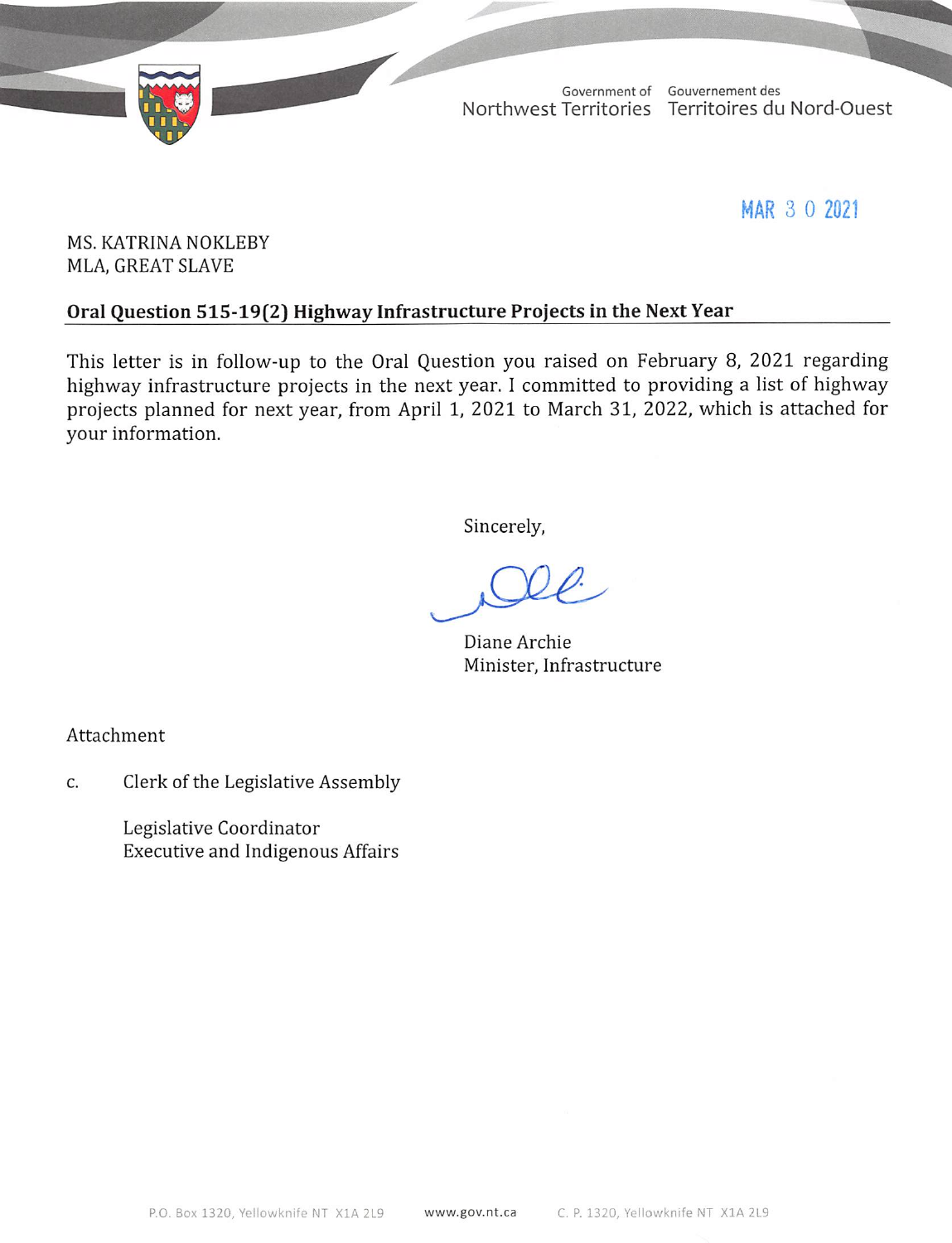## **2021/22 Highway Improvement Projects (Capital) Highway/Road Description** Current **Phase Kilometre (s) Construction Start date (estimated) Construction End date (estimated) Highway 1** Rehabilitation including embankment widening, culvert replacement and chipseal Design & Canada Treasury Board approval<br>Negotiation 222 to 234 June 2021 September 2023 **Highway 3** | Highway rehabilitation including ROW clearing, leveling, culvert replacement, chipseal and line painting at selected sections 240 to 244 | May 2021 | September 2021 Surface repairs/resurfacing and chipsealing Design 0 to 23 June 2021 August 2022 Produce and stockpile material Construction | 188, hwy. 1 | May 2021 | July 2021 Chipseal overlay/repair Construction | 164 to 332 | June 2021 | August 2021 Hwy 3 -Asphalt Repair Design 336.86 to  $\frac{337.66}{54.6}$  to 60 June 2021 July 2021 **Highway 4** Highway repairs and rehabilitation including repairing dips, embankment widening, culvert replacement and chipseal<br>Chipseal overlay Construction 54.6 to 60 May 2021 September 2023 **Highway 6** Chipseal overlay Construction 70 to 90 May 2021 September 2021 **Highway 7** Rehabilitation work including embankment widening and culvert replacement. Permitting & Canada Treasury Board approval<br>Design 20 to 38 June 2021 September 2023 **Highway 8** Culvert replacement Design 147 and 266.1 July 2021 March 2022 Rehabilitation work including embankment widening, culvert replacement and bush/tree clearing Construction | 146.6 to 150 | July 2021 | October 2021 Highway widening Construction 269.3 to 272.5 June 2021 August 2021 Marine bypass upgrade  $\vert$  Construction  $\vert$  269.3 to 272.5 June 2021 August 2021 **Highway 9 - Tłı̨chǫ Highway** Construction of an allseason road approximately 97 km in length with a 60 m right-of-way. Construction From Highway 3 to **Whati** September 2019 November 2022 **Highway 10 – Inuvik Tuktoyaktuk Highway** One of two planned pull-outs to provide enhanced access to road users (funding will come from Dept. ITI) Construction Unknown at this time. Community consultations under way. April / May  $\frac{2021}{\text{Various}}$ June 2021 August 2021 Road resurfacing with 5,000 cubic meters of materials, the application of calcium chloride, and other Associated Engineering Construction Various June 2021 August 2021

recommended

## **2021/22 HIGHWAY IMPROVEMENT AND STRATEGIC INFRASTRUCTURE PROJECTS**